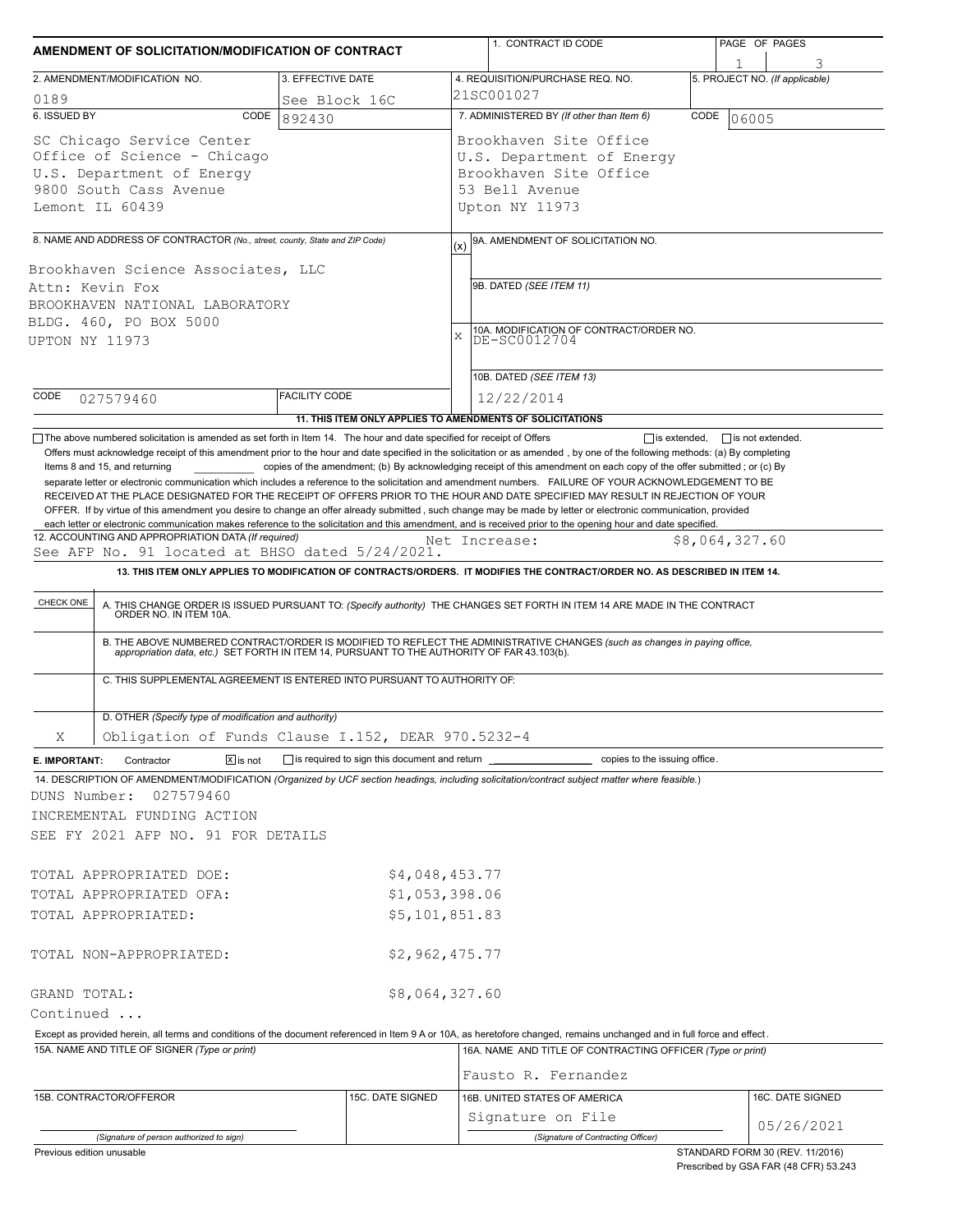REFERENCE NO. OF DOCUMENT BEING CONTINUED **A CONTINUED PAGE OF PAGE OF PAGE OF PAGE** 

**CONTINUATION SHEET** DE-SC0012704/0189

NAME OF OFFEROR OR CONTRACTOR

ITEM NO. ┃ SUPPLIES/SERVICES UNIT PRICE AMOUNT Brookhaven Science Associates, LLC (A)  $(B)$  (B)  $(C)$   $(D)$  (E)  $(E)$  (F) LIST OF CHANGES: Reason for Modification: Funding Only Action Total Amount for this Modification: \$8,064,327.60 New Total Amount for this Version: \$4,477,225,612.42 New Total Amount for this Award: \$4,477,225,612.42 Obligated Amount for this Modification: \$8,064,327.60 New Total Obligated Amount for this Award: \$4,477,225,612.42 CHANGES FOR LINE ITEM NUMBER: 1 Total Amount changed from \$4,469,161,284.82 to \$4,477,225,612.42 Obligated Amount for this Modification: \$8,064,327.60 CHANGES FOR DELIVERY LOCATION: 06005 Amount changed from \$4,469,161,284.82 to \$4,477,225,612.42 NEW ACCOUNTING CODE ADDED: Account code: See AFP dated 05-24-2021 located at BHSO Fund 00000 Appr Year 0000 Allottee 00 Reporting Entity 000000 Object Class 00000 Program 0000000 Project 0000000 WFO 0000000 Local Use 0000000 Quantity: 0 Amount: \$1,053,398.06 Percent: .02353 Subject To Funding: N Payment Address: Payment - Direct Payment from U.S. Dept of Treasury NEW ACCOUNTING CODE ADDED: Account code: See AFP dated 05-24-2021 located at BHSO [Non-Appropriated] Fund 00000 Appr Year 0000 Allottee 00 Continued ...